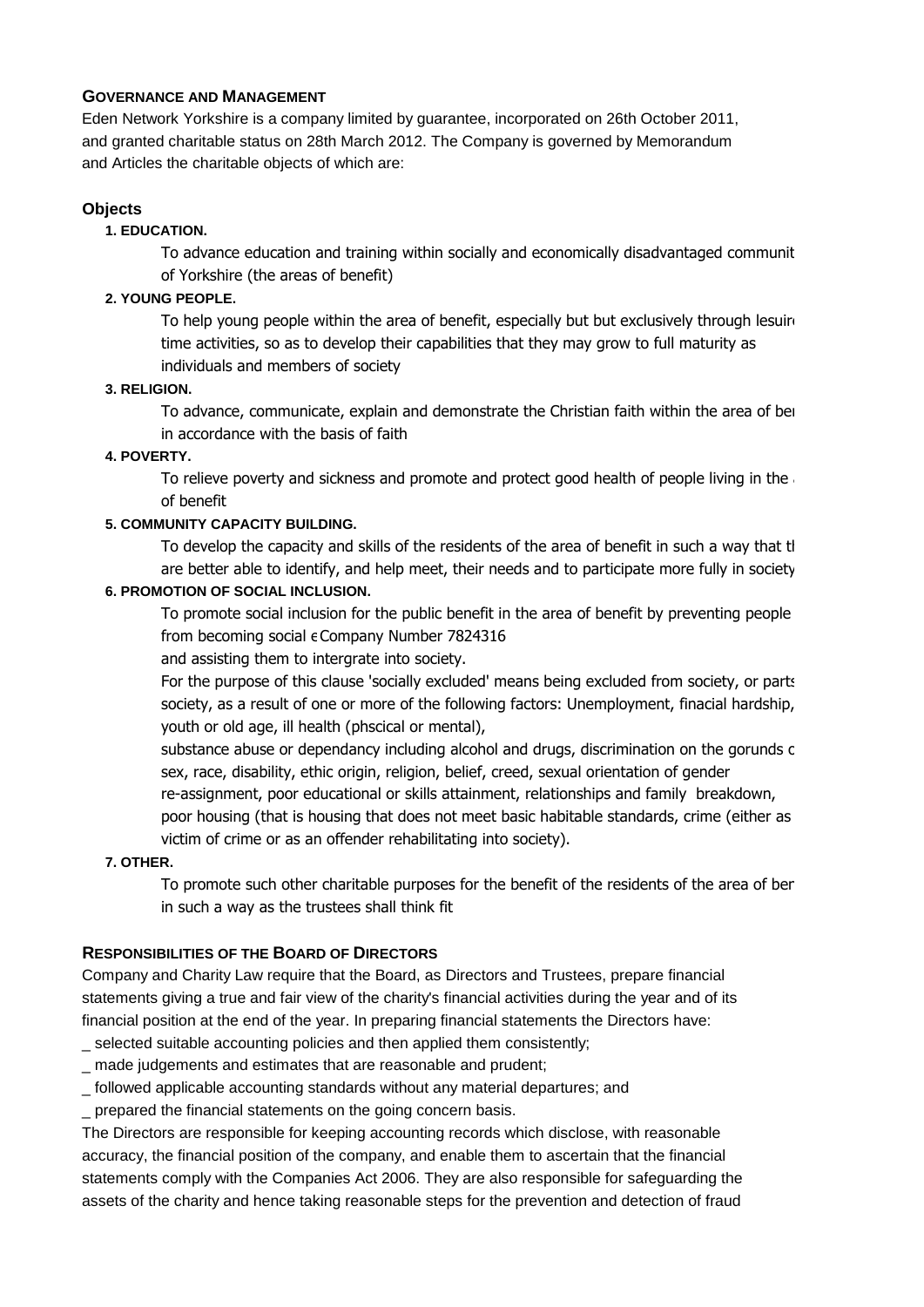and other irregularities.

#### **RESERVES POLICY**

The Directors have adopted a reserves policy which they consider appropriate to enable the company to meet its developing commitments and obligations. To this end the Company policy is to retain funds equivalent to approximately 1 month's staff and administration costs.

#### **PUBLIC BENEFIT STATEMENT**

The Directors confirm that, when exercising their powers and duties, they have complied with the duty in Section 4 of the Charities Act 2006 to have due regard to Charity Commission's general guidance on public benefit and further details can be found in the Review of the Year below.

# **RISK MANAGEMENT**

The Directors continue to review and alleviate potential risks, in accordance with the guidance set out by the Charity Commission.

# **REVIEW OF THE YEAR**

Eden Network Yorkshire carried out activities necessary to meet its charitable objects by way of: Partnering with churches located in areas of deprivation statistically in the worst 10% according to the Indices of Multiple Deprivation.

Recruiting team members from around the country to move to those areas and serve the community as volunteers.

Althougth the number of teams has not increased this year we have however managed to recruit some incredible volunteers to strengthen our exisiting teams.

Buttershaw in Bradford in particular have benefited from some great team additions and this has trigged a new season of growth for their project.

Our regional development manager has been a great asset this year and his pastoral approach has been a great support to the team and their partner churches

Finances: The board is also pleased to report a successful year in terms of fund raising. The charity is in a stable and solvent position and the outlook is good for the future.

#### **FUTURE DEVELOPMENTS**

We very much hope that the Network will once again see growth in year to come. There are a number of developing relationships with partner churches in Leeds and Bradford

This Report was approved by the Board of Directors / Trustees on ……... 2016 and signed on its behalf by

Moral

Sam Ward (Director and Company Secretary)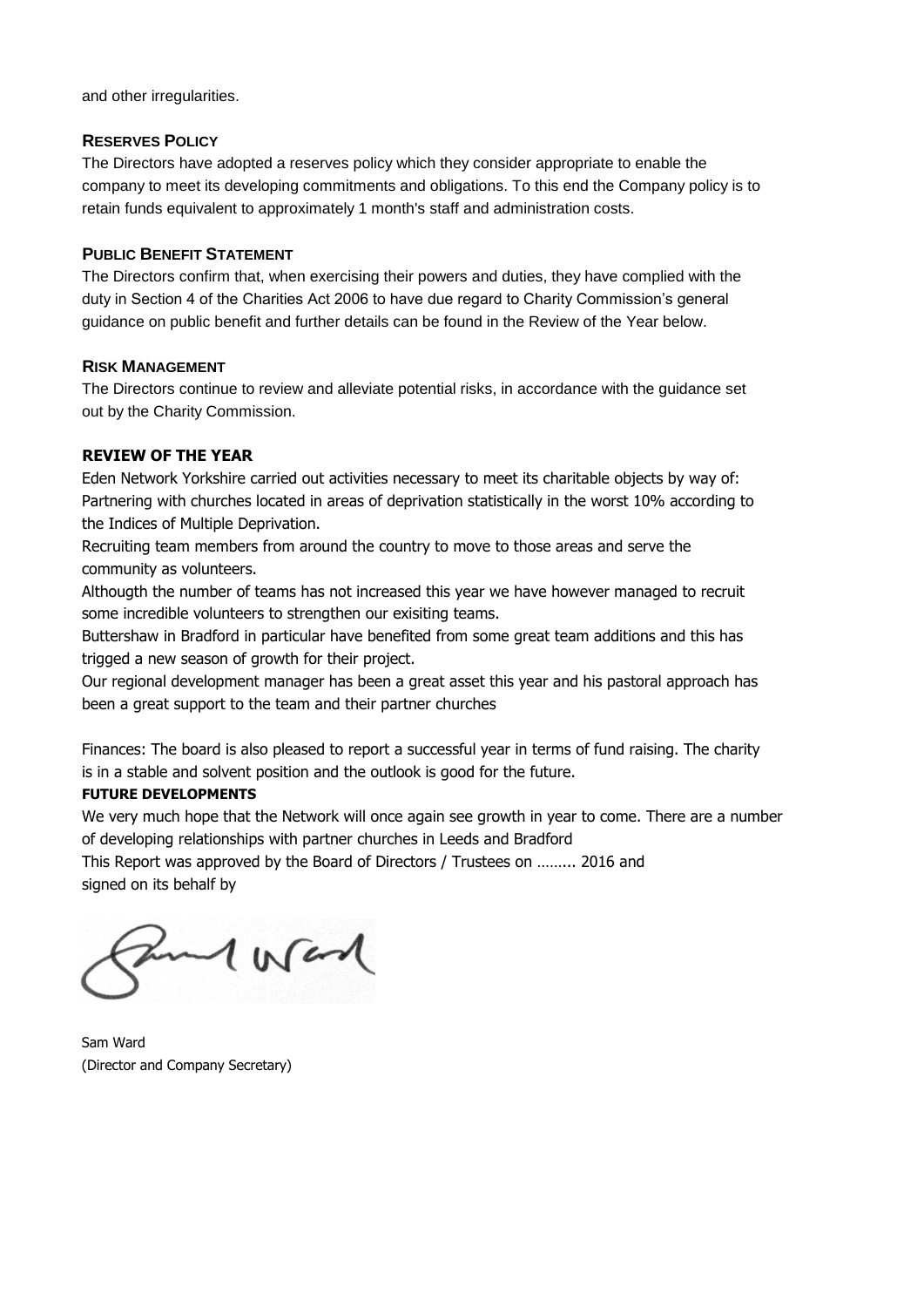# To advance education and training with social social social socialistics and economical social socialistics an

# To help young people within the area of benefit, especially but but exclusively through lesuire

# $T$ o advance, explanation and demonstrate the  $\mathsf{nefit}$

To relieve and and and promote and proportional site and promote and problems and problems area. In the area i

# To develop the capacity and skills of the residents of the residents of the area of the area of the area of th

# are better able to identify, and help meet, their needs and to participate more fully in society.

 $\sim$  this contract is of this contract is  $\sim$ 

# $s_{\rm eff}$  as a result of the following factors: Unemployment, final hardship, final hardship, final hardship, final hardship, final hardship, final hardship, final hardship, final hardship, final hardship, final hardship,

# substance abuse or dependancy including alcohol and drugs, discrimination on the gorunds of

poor housing that is housing that is housing that is housing that is housing that is  $a$ 

# $T$ o promote such other charitable purposes for the benefit of the  $P$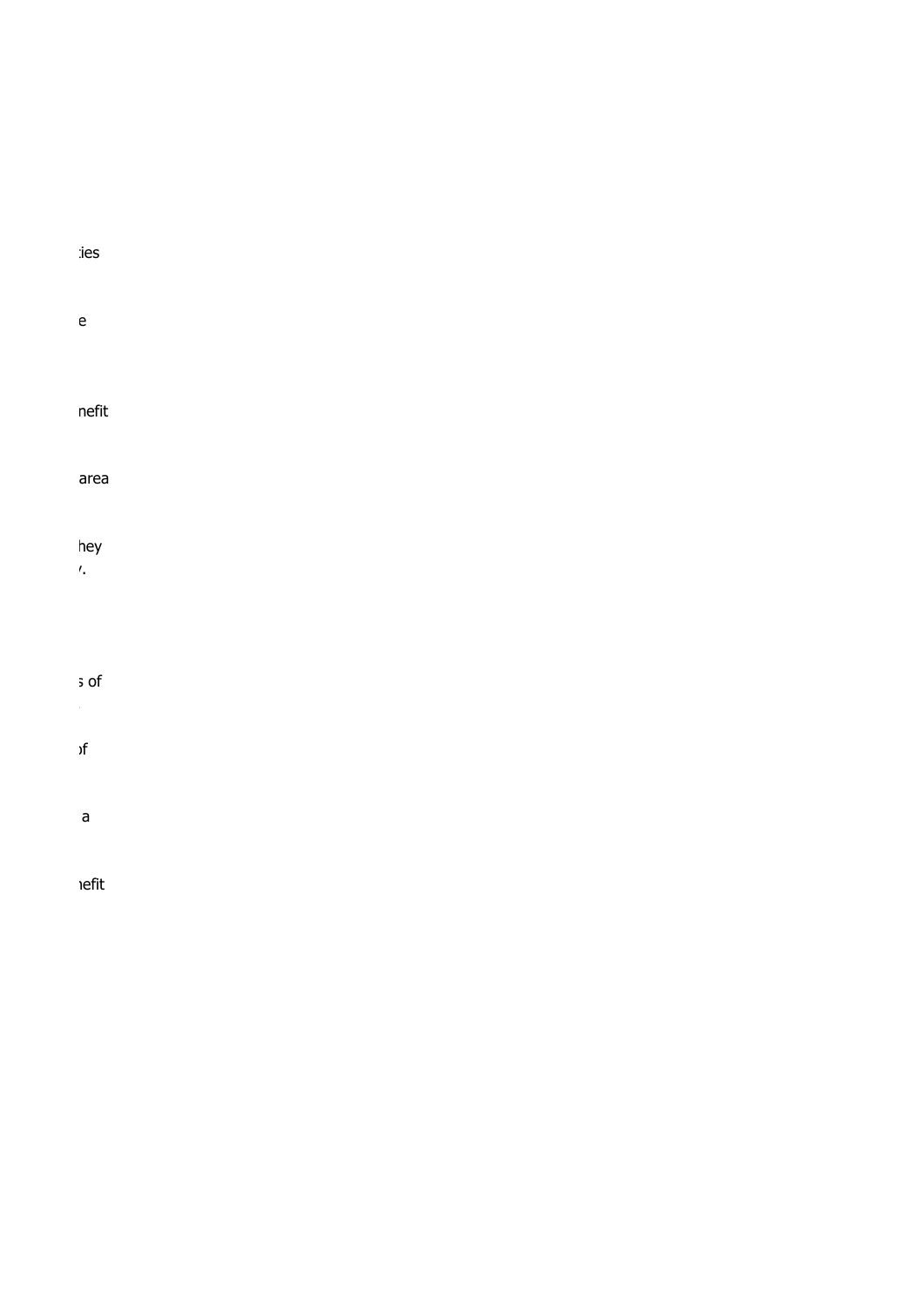

# Eden Network Yorkshire

Annual report and financial statements Charity Registration number 1147494 Year ended 31 October 2016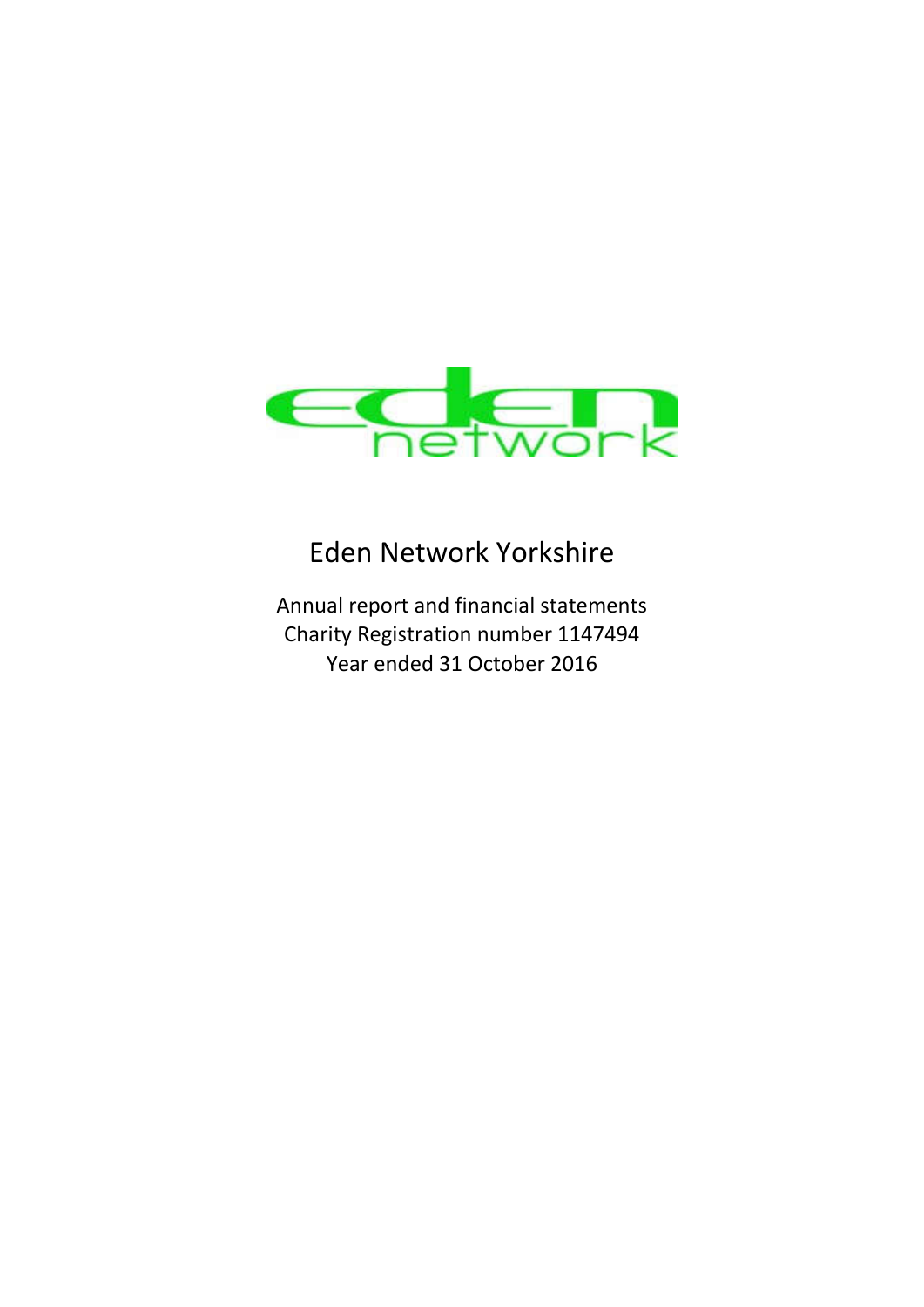

**Reference and administrative details for the year ended 31 October 2016**

| <b>Charity Registration number</b>           | 1147494                                                                                   |
|----------------------------------------------|-------------------------------------------------------------------------------------------|
| <b>Company Registration Number: 07824316</b> |                                                                                           |
| <b>Working name</b>                          | <b>Fden Network Yorkshire</b>                                                             |
| <b>Principal office</b>                      | <b>St Thomas Church</b><br>Narin Street<br>Sheffield<br>South Yorkshire<br><b>S10 1UL</b> |
| <b>Trustees</b>                              | Rev Michael Woodhead<br>Andrew Hawthorne<br>Sam Ward                                      |
| <b>Bankers</b>                               | The Co-Operative Bank Plc                                                                 |
| <b>Governing document</b>                    | Memorandum and Articles of Association                                                    |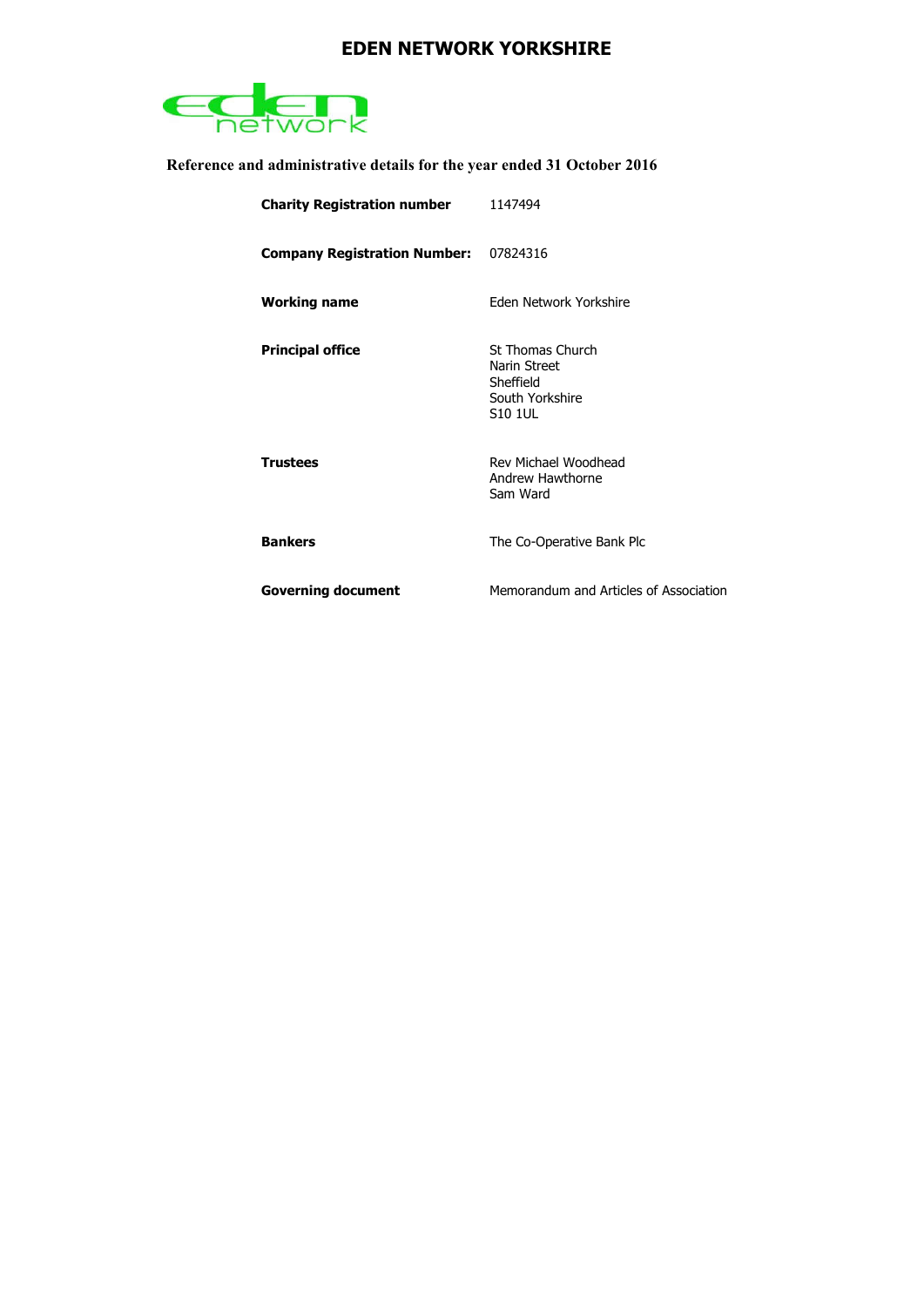#### **GOVERNANCE AND MANAGEMENT**

Eden Network Yorkshire is a company limited by guarantee, incorporated on 26 October 2011, and granted charitable status on 28 March 2012. The Company is governed by its Memorandum and Articles the charitable objects of which are:

#### **Objects**

**1. EDUCATION.**

To advance education and training within socially and economically disadvantaged communities of Yorkshire (the areas of benefit)

**2. YOUNG PEOPLE.**

To help young people within the areas of benefit, especially but not exclusively through leisure time activities, so as to develop their capabilities that they may grow to full maturity as individuals and members of society

**3. RELIGION.**

To advance, communicate, explain and demonstrate the Christian faith within the areas of benefit in accordance with the basis of faith

#### **4. POVERTY.**

To relieve poverty and sickness and promote and protect good health of people living in the area of benefit

#### **5. COMMUNITY CAPACITY BUILDING.**

To develop the capacity and skills of the residents of the areas of benefit in such a way that they are better able to identify, and help meet, their needs and to participate more fully in society.

#### **6. PROMOTION OF SOCIAL INCLUSION.**

To promote social inclusion for the public benefit in the areas of benefit by preventing people from becoming social excluded, relieving the needs of those people who are socially excluded and assisting them to integrate into society.

For the purpose of this clause 'socially excluded' means being excluded from society, or parts of society, as a result of one or more of the following factors: unemployment, financial hardship, young or old age, ill health (physical or mental),

substance abuse or dependency including alcohol and drugs, discrimination on the grounds of sex, race, disability, ethic origin, religion, belief, creed, sexual orientation or gender re-assignment, poor educational or skills attainment, relationships and family breakdown, poor housing (that is housing that does not meet basic habitable standards, crime (either as a victim of crime or as an offender rehabilitating into society).

#### **7. OTHER.**

To promote such other charitable purposes for the benefit of the residents of the areas of benefit in such a way as the trustees shall think fit

#### **RESPONSIBILITIES OF THE BOARD OF DIRECTORS**

Company and Charity Law require that the Board, as Directors and Trustees, prepare financial statements giving a true and fair view of the charity's financial activities during the year and of its financial position at the end of the year. In preparing financial statements the Directors have:

- selected suitable accounting policies and then applied them consistently;
- made judgements and estimates that are reasonable and prudent;
- followed applicable accounting standards without any material departures; and
- prepared the financial statements on the going concern basis.

The Directors are responsible for keeping accounting records which disclose, with reasonable accuracy, the financial position of the company, and enable them to ascertain that the financial statements comply with the Companies Act 2006. They are also responsible for safeguarding the assets of the charity and hence taking reasonable steps for the prevention and detection of fraud and other irregularities.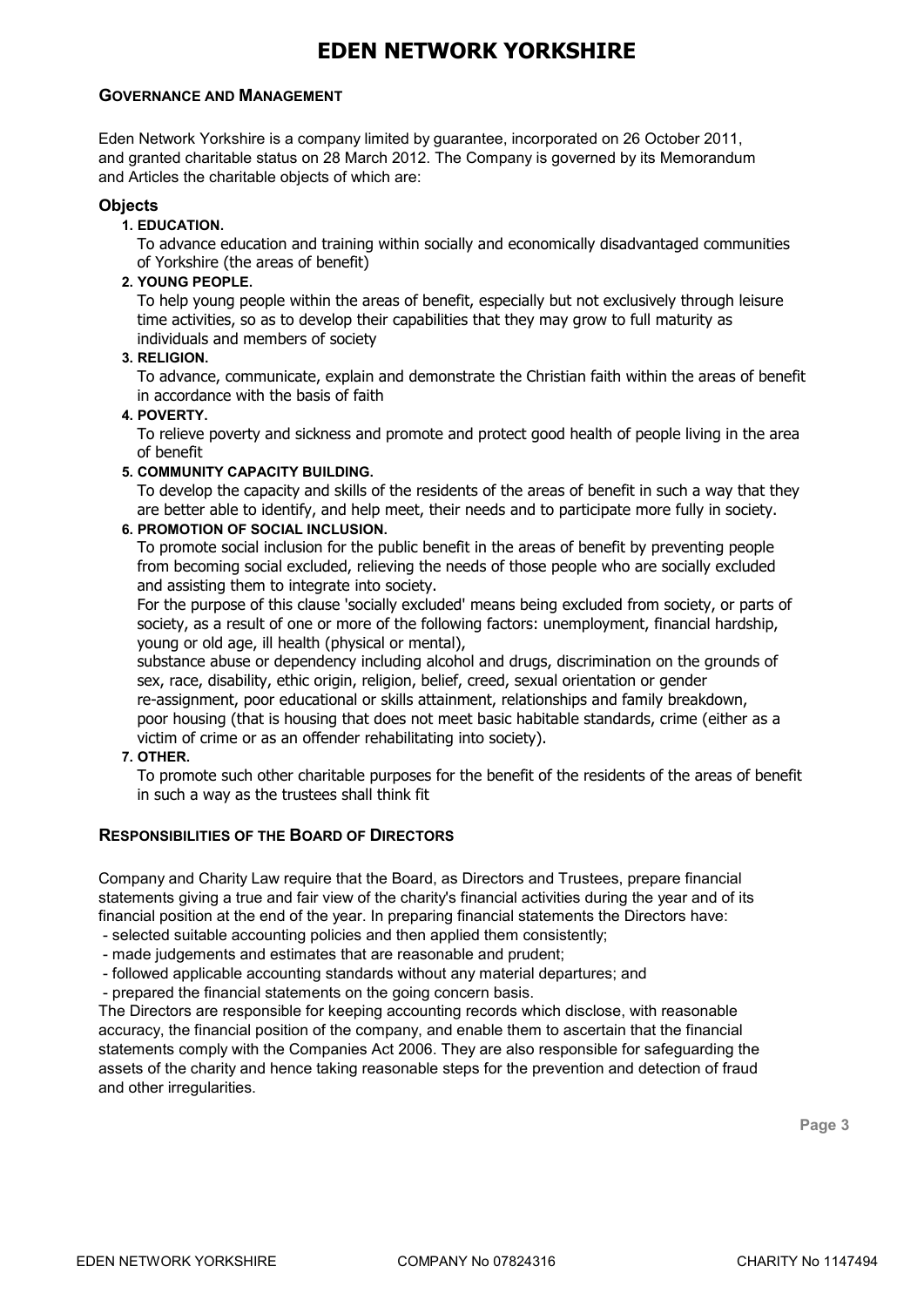# **RESERVES POLICY**

The Directors have adopted a reserves policy which they consider appropriate to enable the company to meet its developing commitments and obligations. To this end the Company policy is to retain funds equivalent to approximately 1 month's staff and administration costs.

# **PUBLIC BENEFIT STATEMENT**

The Directors confirm that, when exercising their powers and duties, they have complied with the duty in Section 4 of the Charities Act 2006 to have due regard to Charity Commission's general guidance on public benefit and further details can be found in the Review of the Year below.

#### **RISK MANAGEMENT**

The Directors continue to review and alleviate potential risks, in accordance with the guidance set out by the Charity Commission.

# **REVIEW OF THE YEAR**

…………………………………………….

# **FUTURE DEVELOPMENTS**

…………………………………………….

Approved by the board on ………………… and signed on their behalf by: SAM WARD, DIRECTOR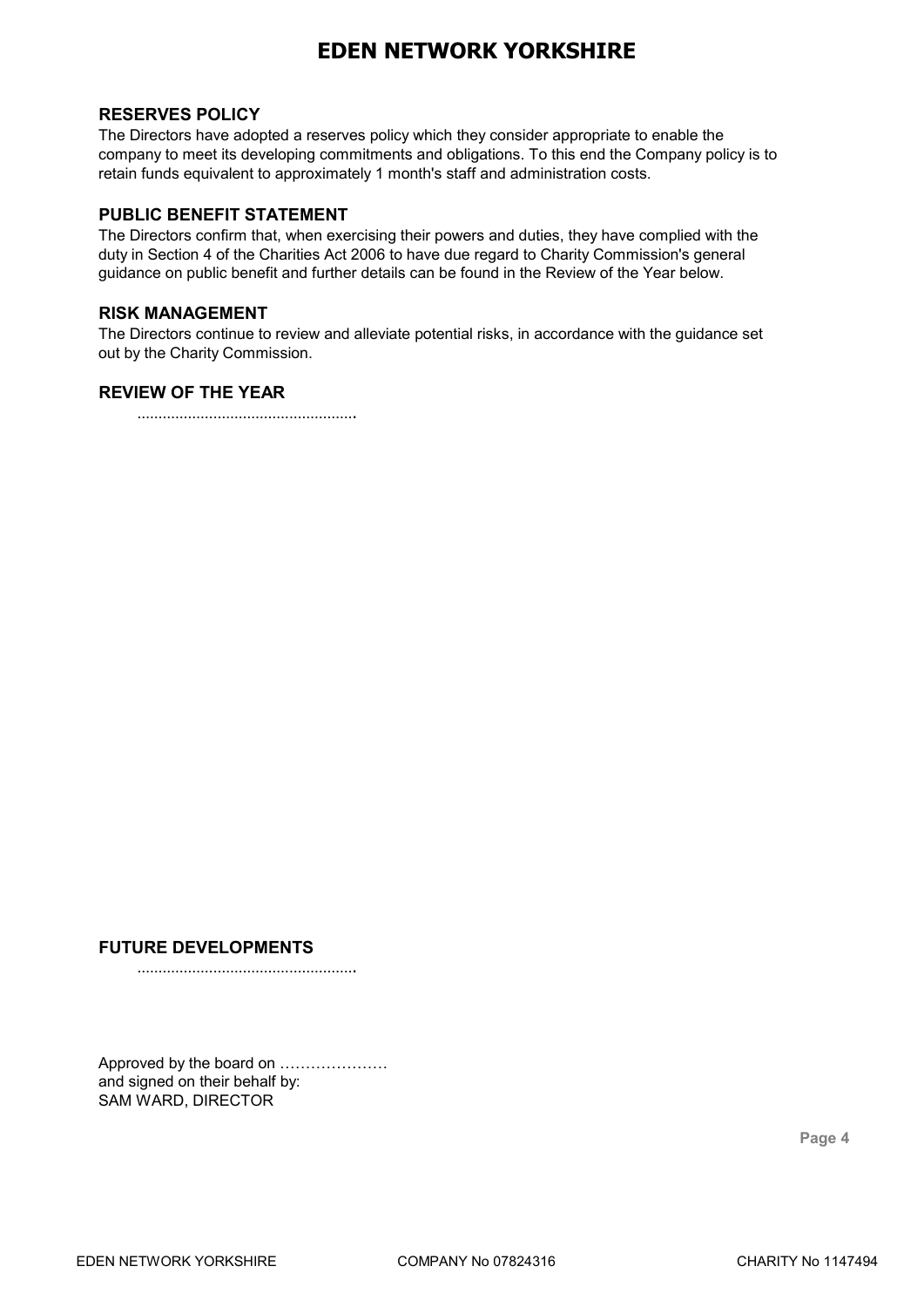# **STATEMENT OF FINANCIAL ACTIVITIES YEAR ENDING 31 OCTOBER 2016**

|                                                |                | 2016<br>Unrestricted<br><b>Funds</b><br>£ | 2016<br>Restricted<br>Funds<br>£ | 2016<br><b>Total</b><br><b>Funds</b><br>£ | 2015<br>Total<br><b>Funds</b><br>£ |
|------------------------------------------------|----------------|-------------------------------------------|----------------------------------|-------------------------------------------|------------------------------------|
| <b>INCOMING RESOURCES</b>                      | <b>NOTES</b>   |                                           |                                  |                                           |                                    |
| <b>Incoming resources from Generated Funds</b> | 2a             |                                           |                                  |                                           |                                    |
| Voluntary Income                               | 2 <sub>b</sub> | 34,604                                    | 20,000                           | 54,604                                    | 52,099                             |
| Activities for generating funds                | 2c             | 0                                         | 0                                | 0                                         | 7,415                              |
| Grants                                         |                | 0                                         | 0                                | 0                                         | 0                                  |
| Bank interest received                         | 2d             | 49                                        | 0                                | 49                                        | 101                                |
| <b>TOTAL INCOMING RESOURCES</b>                |                | 34,653                                    | 20,000                           | 54,653                                    | 59,615                             |
| <b>RESOURCES EXPENDED</b>                      |                |                                           |                                  |                                           |                                    |
| <b>Cost of generating funds</b>                |                |                                           |                                  |                                           |                                    |
| Cost of generating voluntary income            |                | 0                                         | 0                                | 0                                         | $\mathbf{0}$                       |
| Fundraising costs                              |                | 874                                       | $\mathbf 0$                      | 874                                       | 2,566                              |
| Grants distributed                             |                | 0                                         | 8,750                            | 8,750                                     | 14,000                             |
| Charitable activities                          | 2e             | 32,751                                    | 0                                | 32,751                                    | 30,200                             |
| Governance costs                               | 2f             | 13                                        | 0                                | 13                                        | 29                                 |
| <b>TOTAL RESOUCES EXPENDED</b>                 |                | 33,638                                    | 8,750                            | 42,388                                    | 46,795                             |
| Net incoming/(outgoing) resources              | 2g             | 1,015                                     | 11,250                           | 12,265                                    | 12,820                             |
| Funds Brought forward 1 November 2015          |                | 59,216                                    | 7,000                            | 66,216                                    | 53,396                             |
| <b>Carried forward 31 October 2016</b>         |                | 60,231                                    | 18,250                           | 78,481                                    | 66,216                             |

All activities are classed as continuing. The notes on the following pages form part of these financial statements. The company has no recognised gains or losses other than the net outgoing resources for the year. The statement also complies with the requirements for an income and expenditure account under the Companies Act 2006.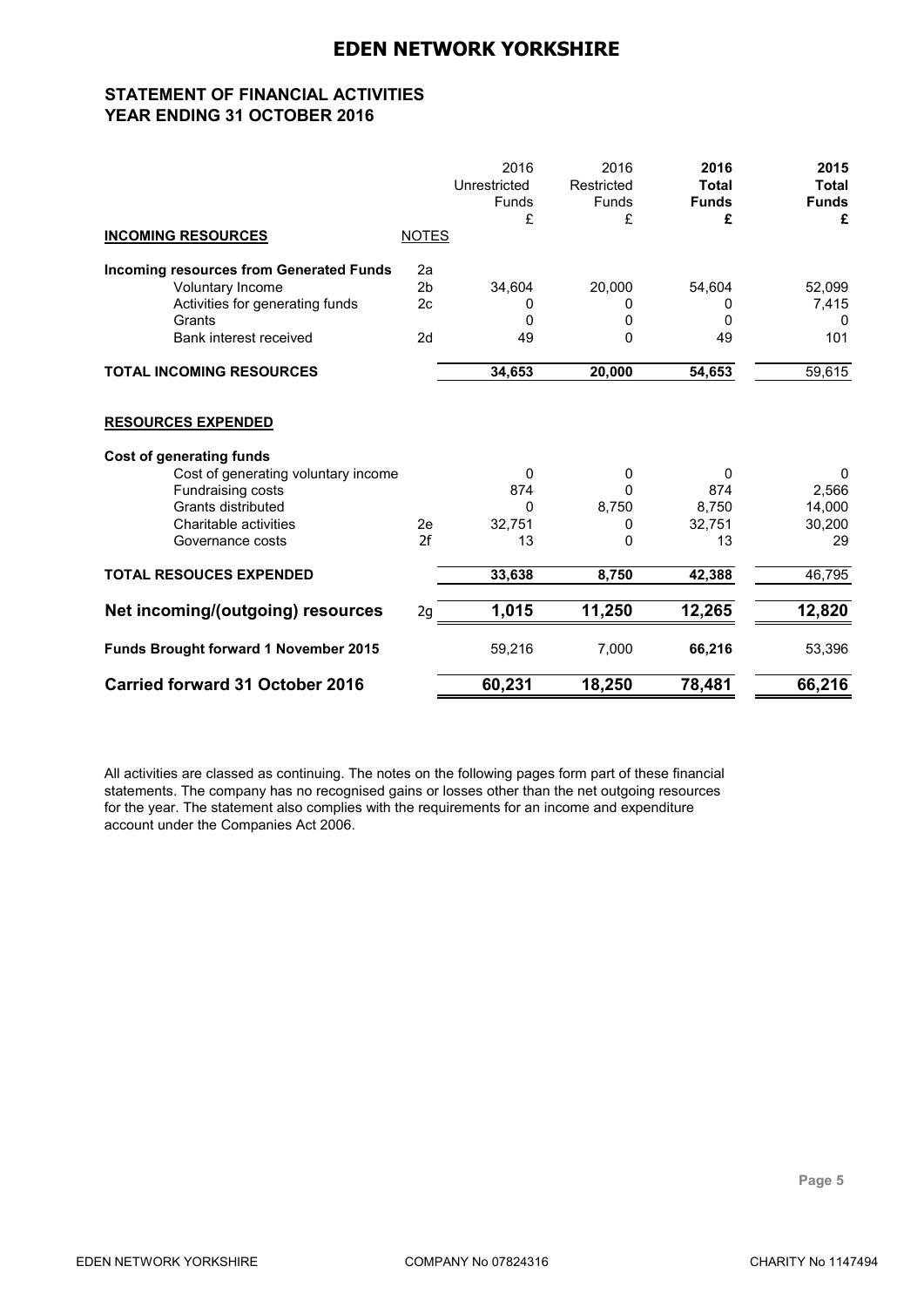# **BALANCE SHEET YEAR ENDING 31 OCTOBER 2016**

|                                                | <b>Notes</b> | 2016<br><b>TOTAL</b><br>£ | 2015<br><b>TOTAL</b><br>£ |
|------------------------------------------------|--------------|---------------------------|---------------------------|
| <b>CURRENT ASSETS</b>                          |              |                           |                           |
| Debtors                                        | 2h           | 7,728                     | 5,508                     |
| Co-operative Bank Account                      |              | 77,764                    | 64,870                    |
| <b>TOTAL CURRENT ASSETS</b>                    |              | 85,492                    | 70,378                    |
| <b>LIABILITIES</b>                             |              |                           |                           |
| Creditors - amount falling due within one year | 2i           | 7,011                     | 4,162                     |
| <b>TOTAL LIABILITIES</b>                       |              | 7,011                     | 4,162                     |
| <b>TOTAL NET ASSETS</b>                        |              | 78,481                    | 66,216                    |
| <b>FUNDS</b>                                   |              |                           |                           |
| Restricted                                     | 2j           | 18,250                    | 7,000                     |
| Unrestricted (General)                         |              | 60,231                    | 59,216                    |
| <b>TOTAL FUNDS</b>                             |              | 78,481                    | 66,216                    |

#### **Exemption**

For the year ended 31 October 2016 the company was entitled to exemption from audit under section 477 of the Companies Act 2006.

#### **Director's responsibilities**

The members have not required the company to obtain an audit of its accounts for the year in question in accordance with section 476 of the Companies Act 2006.

The directors acknowledge their responsibilities for complying with the requirements of the Act with respect to accounting records and the preparation of accounts.

These financial statements have been prepared in accordance with the special provisions for small companies under part 15 of the Companies Act 2006 and with the Financial Reporting Standard for smaller entities (effective April 2008).

This Report was approved by the Board of Directors on ……………………. and signed on its behalf by

#### **SAM WARD, DIRECTOR**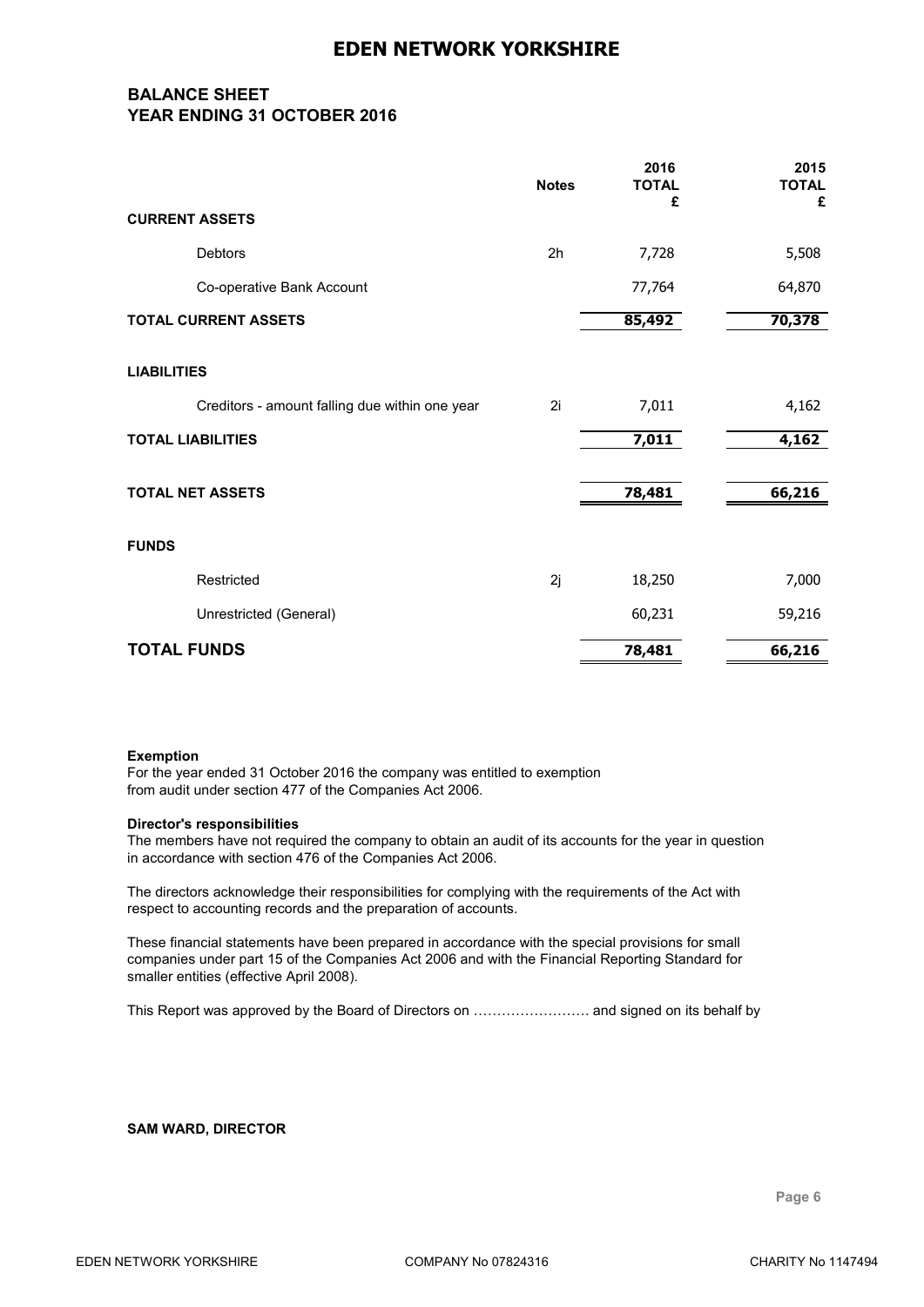# **NOTES TO THE FINANCIAL STATEMENTS YEAR ENDING 31 OCTOBER 2016**

#### **SECTION 1. ACCOUNTING POLICIES**

#### **A) Basis of accounting**

The financial statements have been prepared by the Charity in accordance with the Companies Act 2006, applicable UK accounting standards and the Statement of Recommended Practice – Accounting and Reporting by Charities 2005. The financial statements have been prepared under the historical cost convention.

#### **B) Funds**

Unrestricted funds represent the funds of the charity that are not subject to any restrictions regarding their use and are available for application on the general purpose of the charity. Restricted funds represent those received for specific purpose as specified by the donor or the terms under which the funds were received. The accounts include all transactions, assets and liabilities, for which the company is responsible by law.

#### **C) Incoming resources**

#### **Voluntary income and capital sources**

Donations, gifts and other income are recognised as income when they are received. Donations and grants for specific purposes are accounted for as restricted funds. Where appropriate the charity has taken advantage of the Gift Aid scheme. Tax recovered and recoverable is credited as income in the year in which the related donation is recognised. Grants are credited as income in the year in which they are receivable. Sales income arising, e.g. speaking engagements or consultancy, is credited in the year in which the service is provided.

#### **Income from investments**

Interest entitlements on bank accounts are accounted for as they accrue.

#### **D) Resources expended**

Resources expended are accounted for on an accruals basis and recognised when they fall due, and then analysed according to their nature.

#### **E) Fixed assets**

Tangible fixed assets with a cost of over £1,000 are capitalised and valued at cost less depreciation. The assets are depreciated on a straight line basis over their estimated useful economic life. The periods used are as follows:

| Computer equipment                         | 2 years  |
|--------------------------------------------|----------|
| Office equipment and fixtures and fittings | 3 years  |
| Buildings – purchase                       | 25 years |
| Buildings – improvements                   | 10 years |
|                                            |          |

Eden Network Yorkshire does not have any fixed assets

#### **F) Trustees expenses**

All Trustees / Directors give their time voluntary and are not expected to claim expenses. Board meetings are hosted by a Partner church who provide a meeting room and refreshments at no cost.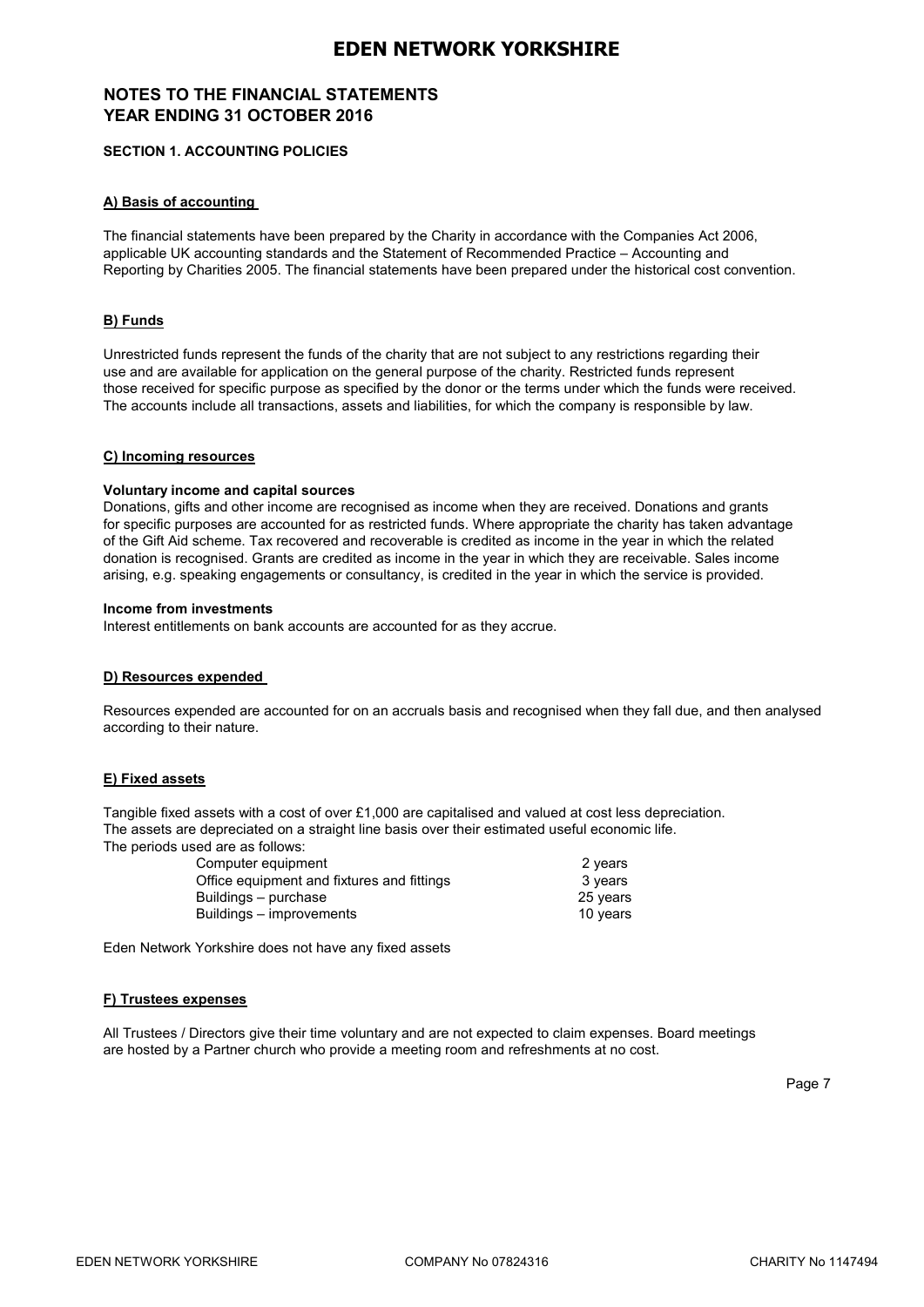# **NOTES TO THE FINANCIAL STATEMENTS YEAR ENDING 31 OCTOBER 2016**

#### **SECTION 1. ACCOUNTING POLICIES (continued)**

#### **G) Pension costs**

Presently Eden Network Yorkshire does not operate a pension scheme.

#### **SECTION 2. NOTES TO THE ACCOUNTS**

#### **A) Incoming resources**

The nature of the charitable activities is that the charity is always seeking to raise funds to support the regional office and in furtherance of the charitable aims across the region.

#### **B) Voluntary income**

Eden Network Yorkshire received donations via one-off gifts, regular standing orders and repeat gifts. A great deal of the charities funds were received from individuals. Throughout this financial year, some gifts were made direct to The Message Trust. These gifts were then transferred into the Eden Network Yorkshire's current account.

#### **C) Activities for generating funds**

|                          |                                                                           | 2016<br>£ | 2015<br>£ |
|--------------------------|---------------------------------------------------------------------------|-----------|-----------|
|                          | Activities for fundraising events                                         | 0         | 7,415     |
|                          | D) Incoming resources from operating activities                           | 2016      | 2015      |
|                          |                                                                           | £         | £         |
|                          | Bank interest received (balances held on current account)<br>Other income | 49<br>0   | 78<br>23  |
|                          |                                                                           | 49        | 101       |
| E) Charitable activities |                                                                           | 2016<br>£ | 2015<br>£ |
|                          | Salaries, wages and freelancers                                           | 25,919    | 22,076    |
|                          | Travel, accommodation and subsistence                                     | 2,420     | 2,111     |
|                          | Combined liability insurance                                              | 493       | 0         |
|                          | Administration costs                                                      | 1,083     | 1,851     |
|                          | <b>Tithes</b>                                                             | 2,836     | 4,162     |
|                          |                                                                           | 32,751    | 30,200    |
| F) Governance costs      |                                                                           | 2016      | 2015      |

|                        | 2016 | 2015 |
|------------------------|------|------|
|                        |      |      |
| <b>Companies House</b> |      | 29   |

# **NOTES TO THE FINANCIAL STATEMENTS**